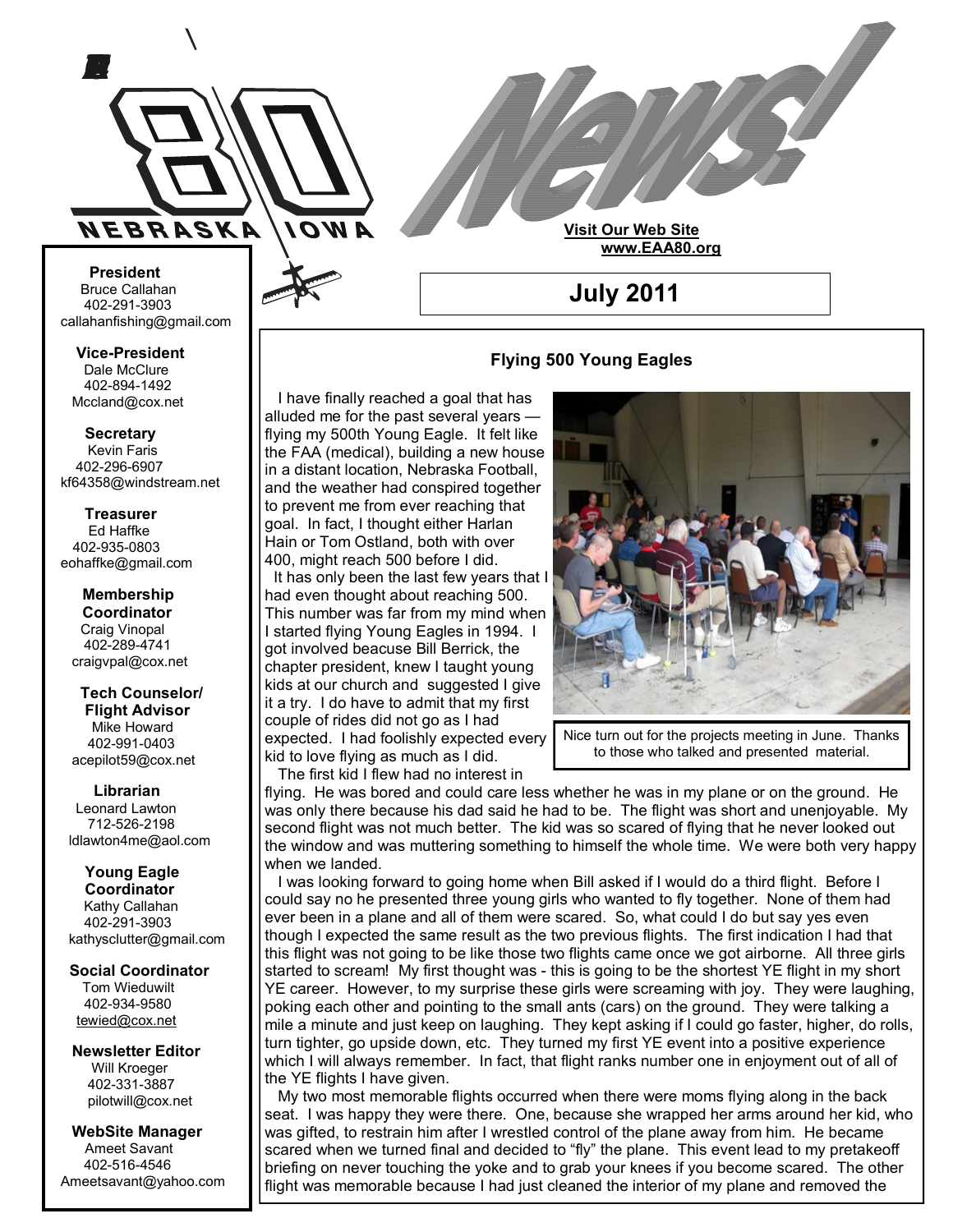| towels, extra hats and other stuff from the storage area. This<br>meant that there was nothing for the young lady to throw up in<br>when she became sick. Ok, I did have my favorite hat, but I did<br>not consider that a proper receptacle. Anyway, the mother<br>removed her own sweatshirt to help capture the items that had<br>not already affixed themselves to my instrument panel and<br>glare shield. It took me several days to get that meal removed<br>from the plane.<br>In case you are thinking of going for the record on the number<br>of Young Eagles flown, it is currently at 4350. The record in<br>Nebraska belongs to our friend Tom Trumble in Lincoln at 631.<br>So, if you are thinking of starting your own Young Eagle<br>experiences, achieving your own goal, or attempting to break a<br>record, you can start at our next Chapter YE event. It is August<br>6th at Millard.                                                                                                                        | <b>Wing Nuts Flying Circus in Tarkio, MO (K57)</b><br>Saturday, July 9th, 2011 - Gould Peterson Municipal<br>Airport (K57) in Tarkio, MO<br><b>Presented by EAA Chapter 1405</b><br>Breakfast open at 6:30 am and lunch will be served until the end<br>of the show. Morning Aviation Town Hall Meeting with Craig<br>Fuller AOPA, Rod Hightower EAA, Ed Bolen NBAA, Pete Bunce<br>GAMA. Airshow with Sean Tucker, Greg Poe, John Klatt, Gary<br>Rower, F-18 Demo, A-10 Demo. Static aircraft display. Silent<br>auction and much more.<br>For more information, visit: www.wingnutsflyingcircus.com                                                                                                                                                                                                                                                                                                                                                                                                                                      |
|-------------------------------------------------------------------------------------------------------------------------------------------------------------------------------------------------------------------------------------------------------------------------------------------------------------------------------------------------------------------------------------------------------------------------------------------------------------------------------------------------------------------------------------------------------------------------------------------------------------------------------------------------------------------------------------------------------------------------------------------------------------------------------------------------------------------------------------------------------------------------------------------------------------------------------------------------------------------------------------------------------------------------------------|-------------------------------------------------------------------------------------------------------------------------------------------------------------------------------------------------------------------------------------------------------------------------------------------------------------------------------------------------------------------------------------------------------------------------------------------------------------------------------------------------------------------------------------------------------------------------------------------------------------------------------------------------------------------------------------------------------------------------------------------------------------------------------------------------------------------------------------------------------------------------------------------------------------------------------------------------------------------------------------------------------------------------------------------|
| Hope to see you there,<br>Will<br>$\int$ uly Meeting Time & Location<br>This month's meeting is Monday July 11th at 7PM at<br>Duncan Aviation on the east side of the Lincoln Airport.<br>It is at 3701 Aviation Road. Please respond to Bruce or<br>Dale by Sunday the 10th if you are going so they have a<br>good idea of the number of people attending.<br>July Program.<br>A tour of the Duncan Aviation facilities.                                                                                                                                                                                                                                                                                                                                                                                                                                                                                                                                                                                                          | Need a ride to Oshkosh? Mike Howard has an empty seat in<br>his RV6 going from Millard to Oshkosh on Monday July 25, 2011<br>@ 06:00 hrs. Returning Sunday July 31, 2011 sometime in the<br>morning.<br>He also have an empty bed in the University of Wisconsin<br>Oshkosh dorm. He is willing to split the dorm room cost which is<br>1/2 of \$55/ night. You don't have to use the entire week of the<br>ride to rent the room for a few nights.<br>Contact Mike at 402-991-0403 or acepilot59@cox.net<br>Aircraft for Sale: 1975 Archer II, N70GK Blue-White-Maroon,<br>1975 Archer II N70GK Blue-White-Maroon. Good Paint (2000)<br>and Interior (new upholstery 2005), Hangered at Millard (MLE),<br>Fresh Annual 1 April 11 plus all 24 Month IFR Certs, Garmin<br>Stack with a 430W plus KN64 DME and second nav/radio<br>(KX155), AeroGuard Back up Vacuum and Century I AutoPilot,<br>2156 on engine, good pressures and clean oil.<br>Asking \$43, 000 (Vref \$44, 500)<br>Contact Jim Ratte at jrnuke@cox.net or 402-964-2645 |
| <b>EVENTS:</b> $(B)$ - Breakfast / $(L)$ - Lunch<br>Chapter 1055 (B) (0800-1000)<br>1st Sat<br>York, NE<br>Chapter 569 (B) (0800-1000)<br>3rd Sat<br>Crete, NE<br>Wing Nuts flying Circus & Fly-in<br>Tarkio, MO<br>July 8-9<br>EAA B-17 Tour**<br>Davenport, IA<br><b>July 8-10</b><br>Larchwood, IA<br>July 9<br>$Fly-in(B)$<br>July 10<br>Fly-in (B) Koinzan Airfield<br>Elgin, NE<br>July 12 & 13 EAA B-17 Tour<br>Lincoln, NE<br>Norfolk, NE<br>July 17<br>$Fly-in(B)$<br>July 14-17 Redemption Boogie - parachuting* Plattsmouth, NE<br>Fly-in (D) 1600-2100<br>July 23<br>Fairbury, NE<br>July 25-31 AirVenture<br>Oshkosh, WI<br>Aug 7<br>$Fly-in(B)$<br>Red Cloud, NE<br>Fly-in (B) 0900-1100<br>(97Y) Genoa, NE<br>Aug 7<br>Fly-in (B) & Young Eagles<br>Chillicothe, MO<br>Aug 20<br>Fremont, NE<br>Aug 28<br>$Fly-in(B)$<br>Offutt AFB, NE<br>Aug 27-28 Open House<br>Sept 10-11 Airshow***<br>Lincoln, NE<br>For more information go to:<br>* www.redemptionboogie.com<br>** www.b17.org<br>*** www.lincolnairshow.com |                                                                                                                                                                                                                                                                                                                                                                                                                                                                                                                                                                                                                                                                                                                                                                                                                                                                                                                                                                                                                                           |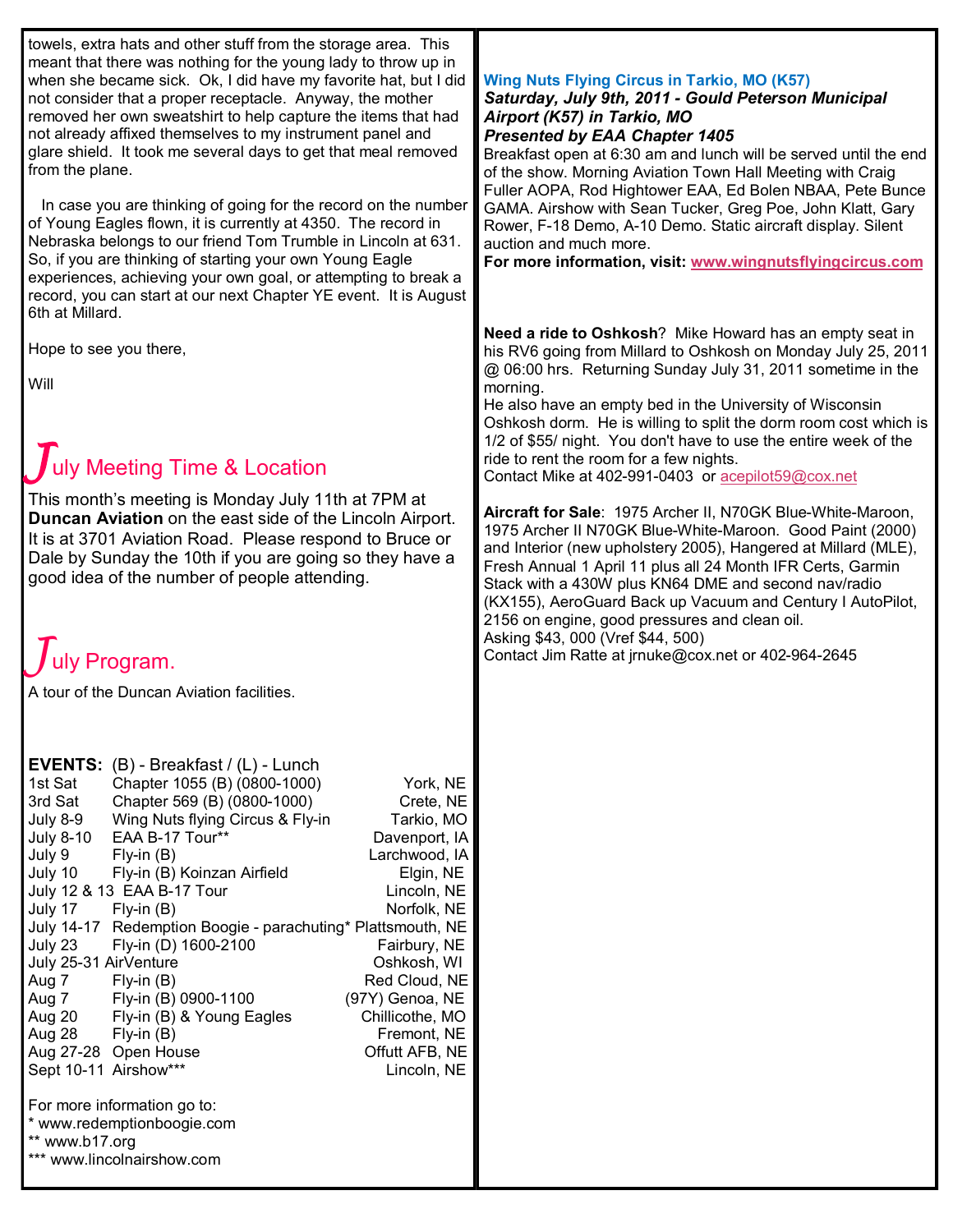#### *EAA Chapter 80*

# June 13, 2011

### Official Meeting Minutes

The Chapter 80 EAA meeting was held at the Millard airport in the facilities of Hangar One. The meeting was called to order by President Bruce Callahan at 19:12 PM.

**Treasurers Report:** Treasurer Ed Haffke reports we have \$9252 total funds.

**Minutes:** The minutes of the May meeting were approved.

**Membership Coordinator:** Craig Vinopal reports he has trimmed the membership list to current members only. Let him know if you were cut from the active list.

**Young Eagles:** Kathy Callahan reported the June 11 Young Eagles Event flew 44 kids out of 75 registered. Kathy also reported the emergency landing and fire that destroyed the B-17 "Liberty Belle" near Chicago. All seven occupants survived with minor injuries.

# **Builders Reports:**

Given as part of the program.

**Tech Counselor / Flyout:** Mike Howard reports there will be a flyout to Norfolk in July.

**Social Coordinator:** Tom Wieduwilt reports the Wahoo hangar needs some serious improvements. T.W. needs four teams to handle four different projects. Three of the four hangar door cables are bad and it is unsafe in his opinion.

### **Old Business:** None

# **New Business:**

- The next meeting will be at Duncan Aviation in Lincoln on July 11. You must register for this event.
- Ed Haffke cautioned all members concerning the TFR over the Ft. Calhoun power plant.
- Paige Hoffart told the club of the first flight of his RV-8A on June 5.

# **Website:**

[www.eaa80.org](http://www.eaa80.org/)

### **Program:**

The program was a combination of building experiences by members Dale McClure, Don Meyer, Ken Bahr, Larry Gitt, and Mike Howard. There were many stories and great experiences presented to the club.

### Kevin Faris, Secretary

For sale **1/4 ownership in a 1956 Cessna 172** four seat plane. Aircraft is hangared at Millard-(MLE). Aircraft has an STC for autogas. Share cost is \$7500.00, hourly rate is \$25.00 dry. Hangar rent (\$150.00 a mo.) and insurance (\$750.00 approx.yr.) are shared between 3 owners (for now). An ideal trainer/first aircraft or time builder. If interested, call Ken Bahr at 402-559-0133.

**1945 Piper J-3 for sale**. N42596 - TTAF 2002.8 Engine TSOH 213.4. Covered with Stits. Cleveland wheel brake conversion. Skis and wheel skirts. Always hangared. Located in Grand Island. Call 402-569-2293 for info.

**Wanted:** Steve Farner is looking to join or create a partnership for a heavy single (6-place) or light twin. Blair airport (BTA) is preferred, but would consider other options also. He can be reached at steve.farner@bellevue.edu, or at 402- 690-8751.

### **Pietenpol Update**:

.

Rod Matlock of the York Chapter purchased an O-200 for his Pietenpol. He is looking for a couple of mags and harnesses and a prop. He has (4) - **A-65 Continental engines for sale or trade**, all are torn down and the parts washed clean. (2)-hollow tapered cranks, (1)- solid tapered crank and (1)- solid flanged crank. If interested please contact him at 402-362-2669 or redoakrod@stewireless.com

**For Sale**. Harry Wingert is selling his Kolb Twinstar MKIII. It has a 582 Rotax (65hp), 3 blade IVO propeller, BRS VLS, EIS, 17 gal fuel tank and comes with handheld radio and two headsets. . Contact harry at 402-203-5696 or geezertwo@cox.net .